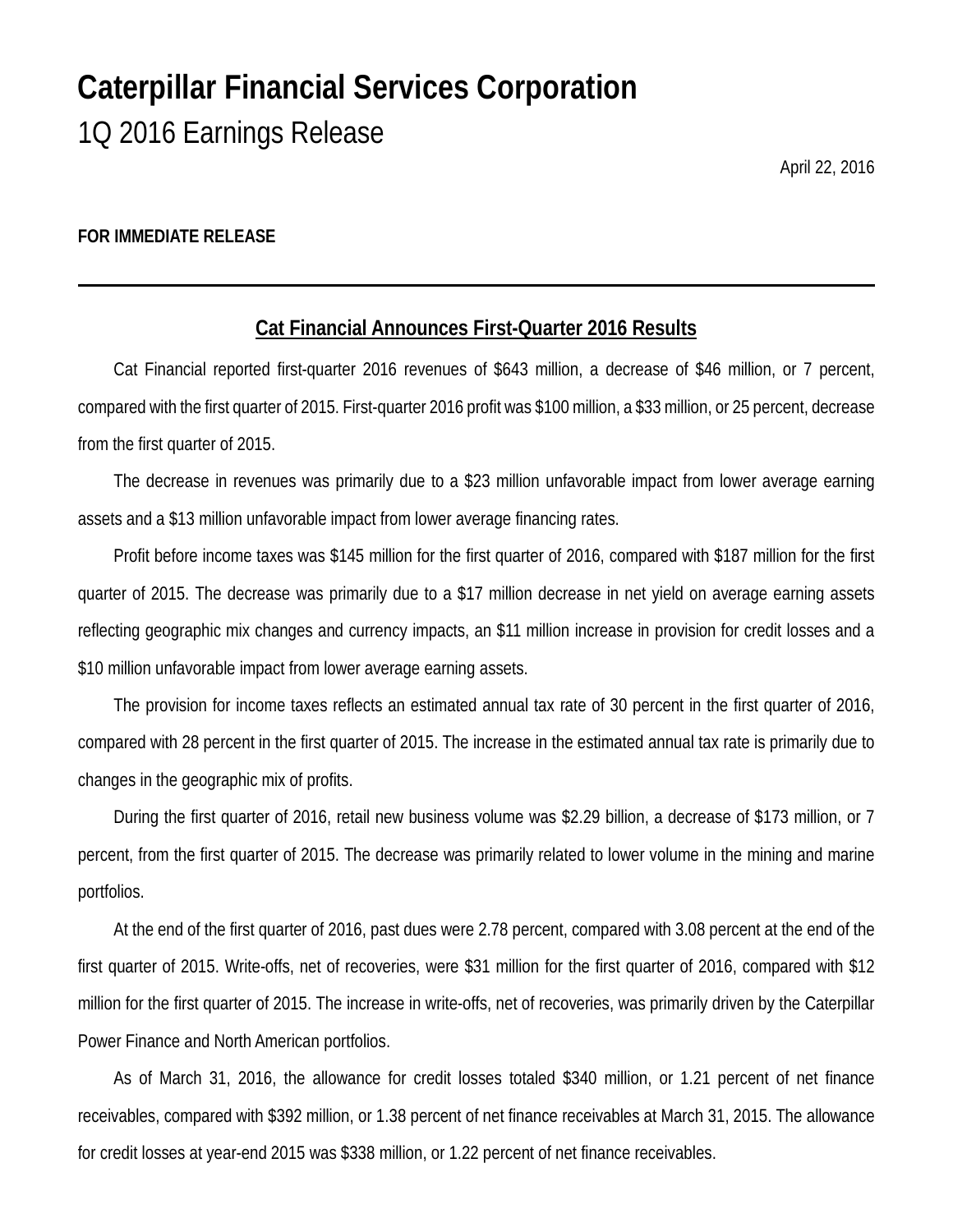"Our portfolio has performed well overall despite ongoing weakness in many of the key end markets we serve," said Kent Adams, president of Cat Financial and vice president with responsibility for the Financial Products Division of Caterpillar Inc. "The global Cat Financial team is focused on actively managing portfolio health and continuing to serve Caterpillar customers and Cat dealers worldwide through financial services excellence."

For over 30 years, Cat Financial, a wholly owned subsidiary of Caterpillar Inc., has been providing financial service excellence to customers. The company offers a wide range of financing alternatives to customers and Cat dealers for Cat machinery and engines, Solar® gas turbines, and other equipment and marine vessels. Cat Financial has offices and subsidiaries located throughout North and South America, Asia, Australia and Europe, with its headquarters in Nashville, Tennessee.

Caterpillar contact: Rachel Potts, 309-675-6892 or 309-573-3444, Potts\_Rachel\_A@cat.com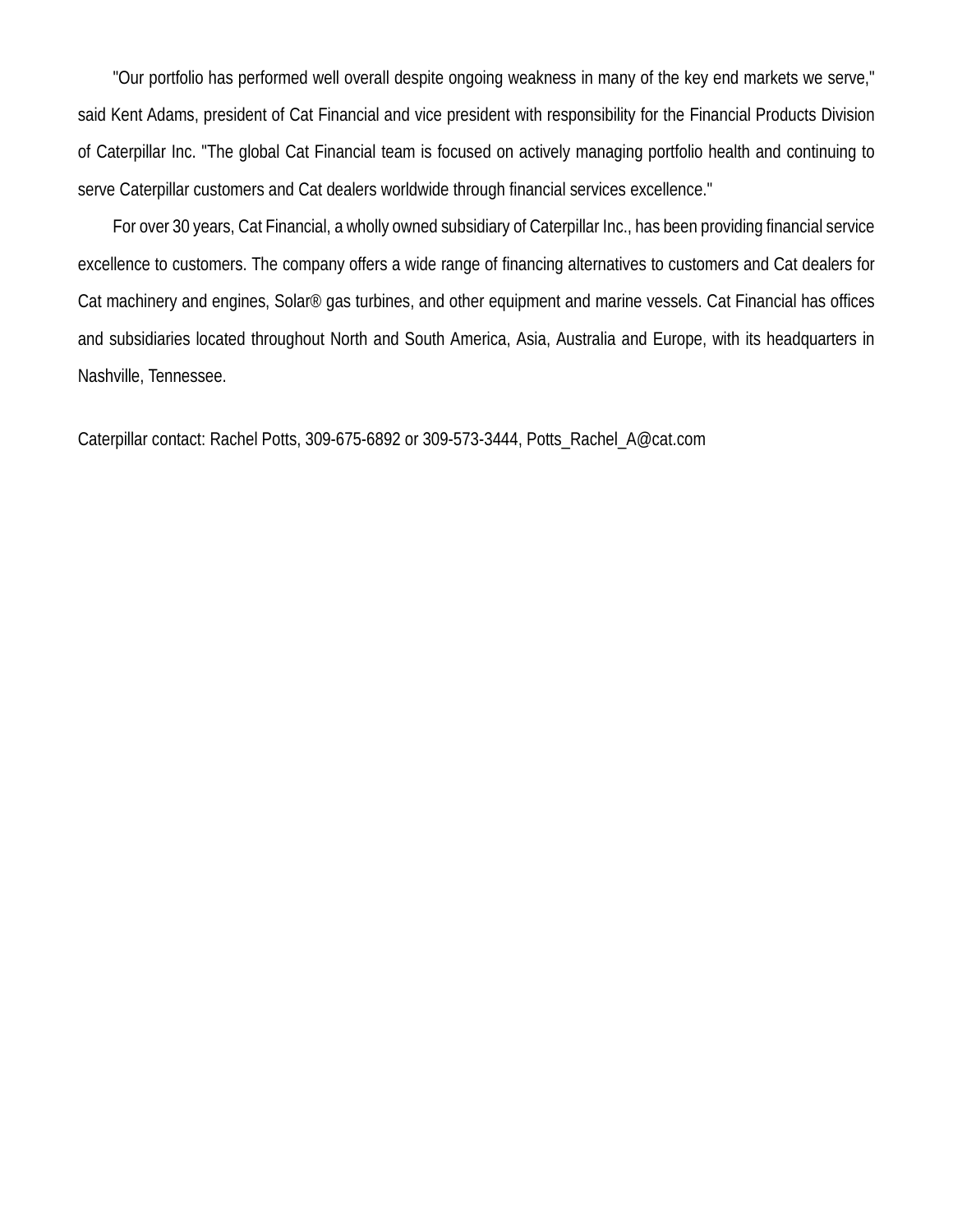## **STATISTICAL HIGHLIGHTS:**

# **FIRST-QUARTER 2016 VS. FIRST-QUARTER 2015 (ENDED MARCH 31)**

(Millions of dollars)

|                                   |  | 2016   |  | 2015   | <b>CHANGE</b> |
|-----------------------------------|--|--------|--|--------|---------------|
| <b>Revenues</b>                   |  | 643    |  | 689    | (7)%          |
| Profit Before Income Taxes        |  | 145    |  | 187    | (22)%         |
| Profit                            |  | 100    |  | 133    | $(25)\%$      |
| <b>Retail New Business Volume</b> |  | 2.293  |  | 2.466  | (7)%          |
| <b>Total Assets</b>               |  | 35.340 |  | 34,301 | 3 %           |